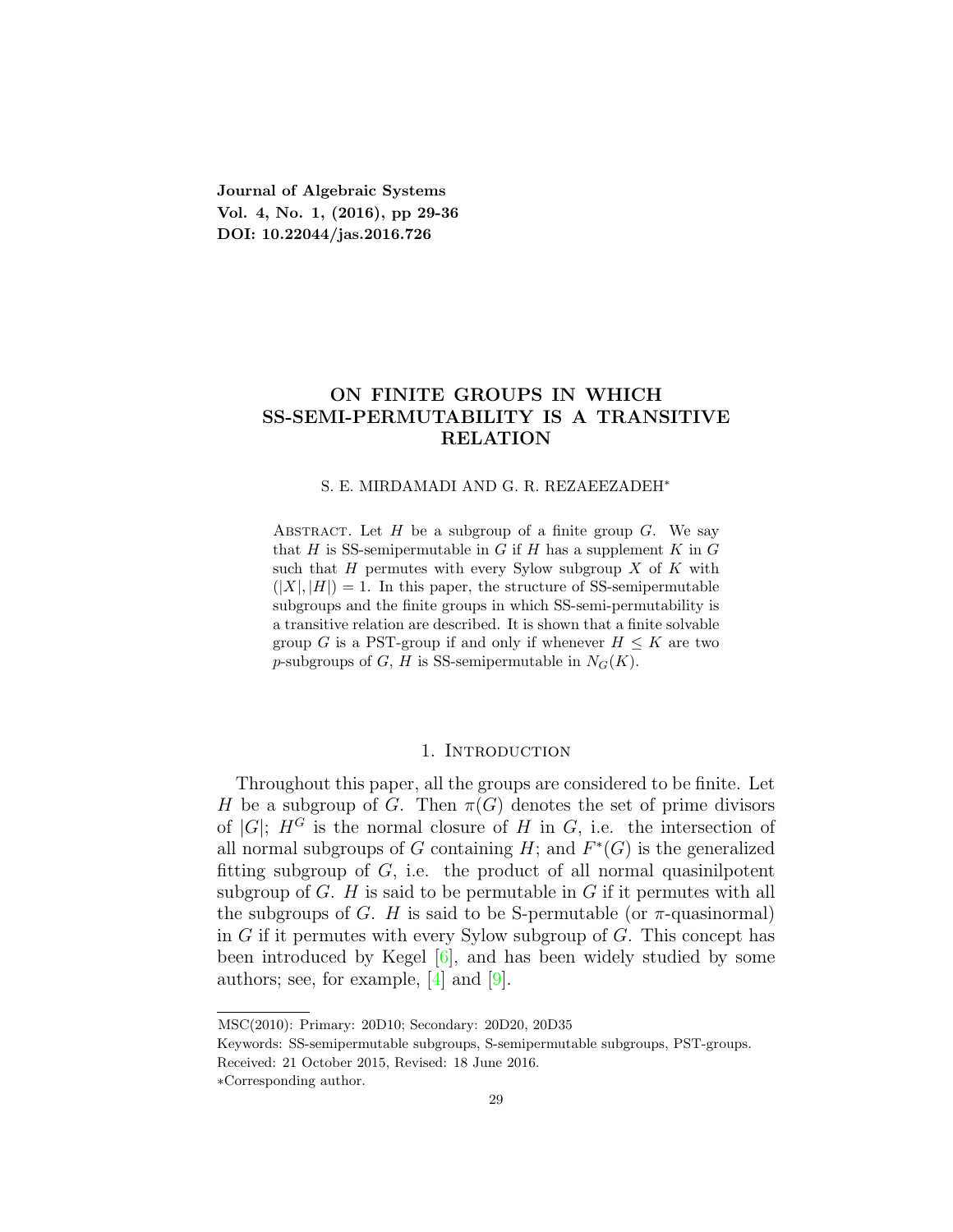Permutability and S-permutability, like normality, are not, in general, transitive relations. This observation is the point of departure of the study of some relevant classes of groups such as T-groups, PTgroups, and PST-groups. Recall that a group *G* is called a T-group (resp. PT-group, PST-group) if normality (resp. permutability, Spermutability) is a transitive relation. By [[6\]](#page-6-0), PST-groups are exactly those groups in which every subnormal subgroup of *G* is S-permutable in *G*. Agrawal [[1\]](#page-6-3) have shown that a group *G* is a solvable PST-group if and only if the nilpotent residual *L* of *G* is a normal abelian Hall subgroup of *G* upon which *G* acts by conjugation as power automorphisms. Solvable PST, PT, and T-groups have been studied and characterized by Agrawal  $[1]$  $[1]$ , Gaschütz  $[5]$  $[5]$  and Zacher  $[11]$  $[11]$  $[11]$ .

A subgroup *H* of a group *G* is said to be semipermutable (resp. Ssemipermutable) in *G* if *H* permutes with every subgroup (resp. Sylow subgroup) *X* of *G* such that  $(|X|, |H|) = 1$ . A group *G* is called a BT-group (resp. an SBT-group) [[10\]](#page-6-6) if semi-permutability (resp. Ssemi-permutability) is a transitive relation. Wang et al. have shown that every subgroup of G is semipermutable in *G* if and only if every subgroup of G is S-semipermutable in *G*.

In 2008, Li et al. [[7](#page-6-7)], have introduced the concept of SS-permutability (or SS-quasinormality ), which is a generalization of S-permutability. A subgroup *H* of *G* is said to be SS-permutable in *G* if *H* has a supplement *K* in *G* such that *H* permutes with every Sylow subgroup of *K*. In this case, *K* is called an SS-permutable supplement of *H* in *G*. Also in 2014, Chen and Guo have introduced a new concept called NSS-permutable as follows: A subgroup *H* of a group *G* is said to be NSS-permutable [[3\]](#page-6-8) in *G* if *H* has a normal supplement *K* in *G* such that *H* permutes with every Sylow subgroup of *K*. In this case, *K* is called an NSSpermutable supplement of *H* in *G*. Moreover, a group *G* is called an SST-group (resp. an NSST-group) [[3\]](#page-6-8) if SS-permutability (resp. NSSpermutability) is a transitive relation. A subgroup *H* of *G* is said to be *τ*-quasinormal in *G* if  $HG_p = G_pH$  for every  $G_p \in Syl_p(G)$  such that  $(|H|, p) = 1$  and  $(|H|, |G_p^G|) \neq 1$ .

In this paper, we introduce a new subgroup embedding property, namely, SS-semipermutable which may be viewed as a generalization of both SS-permutable and semipermutable concepts, as follows:

**Definition 1.1.** We say that a subgroup *H* of a group *G* is SSsemipermutable in  $G$  if  $H$  has a supplement  $K$  in  $G$  such that  $H$ permutes with all Sylow subgroups *X* of *K* such that  $(|X|, |H|) = 1$ . In this case, *K* is called an SS-semipermutable supplement of *H* in *G*.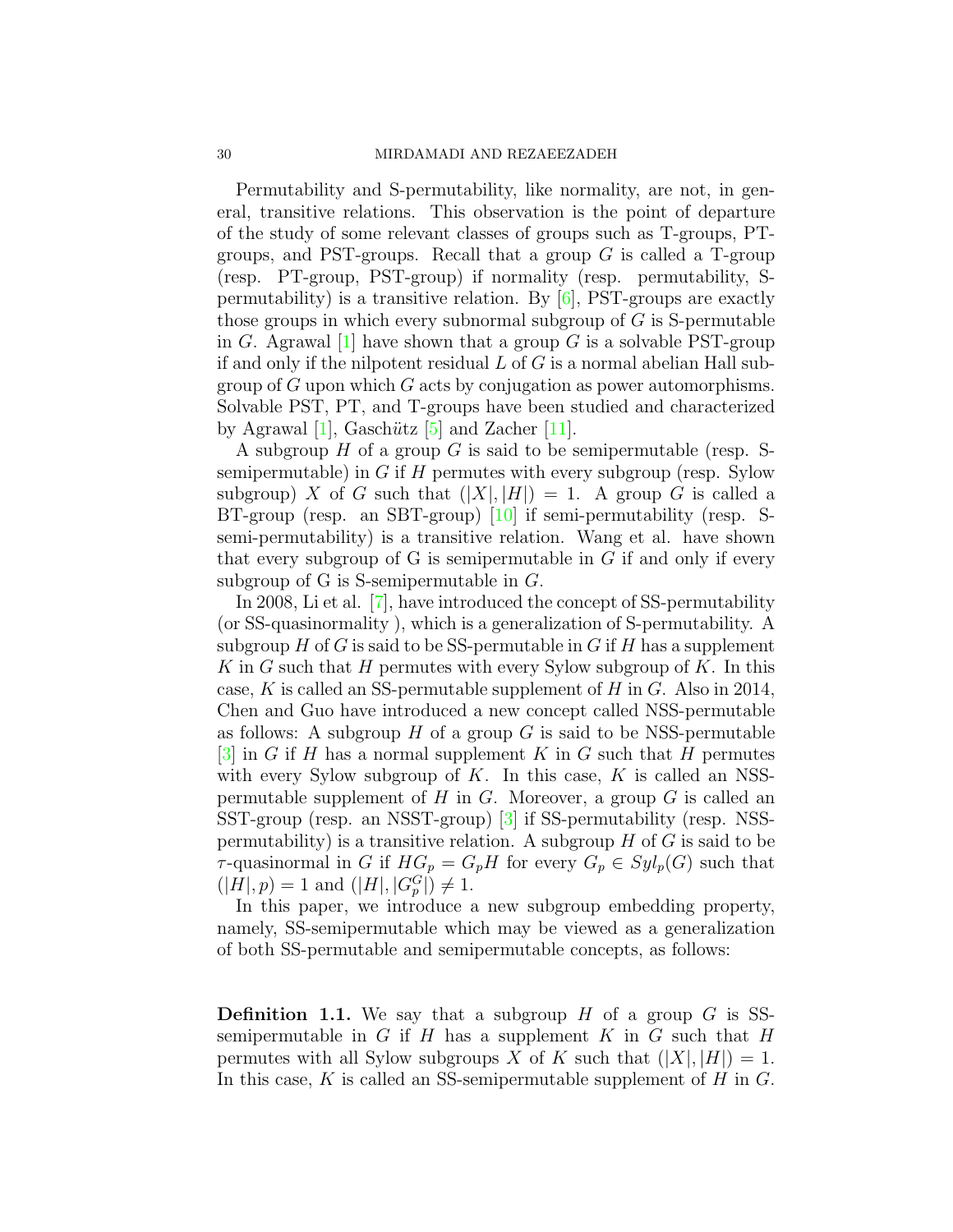We say that a group *G* is an SSBT-group if SS-semi-permutability is a transitive relation.

### 2. Preliminaries

In this section, we give some results that are useful in the sequel. The following Lemma is easy to prove.

<span id="page-2-1"></span>**Lemma 2.1.** Let  $N_1$  and  $N_2$  be the subgroups of a group G and assume *that*  $N_1N_2 \leq G$ *. If*  $P_1$  *and*  $P_2$  *are the Sylow p-subgroups of*  $N_1$  *and*  $N_2$ *respectively, where*  $p \in \pi(G)$ *, and*  $P_1P_2 \leq N_1N_2$ *, then*  $P_1P_2$  *is a Sylow p*-subgroup of  $N_1N_2$ .

<span id="page-2-0"></span>**Lemma 2.2.** *Suppose that a subgroup H of a group G is SS-semipermutable in G with* a SS-semipermutable supplement  $K$  *and*  $L \leq G$ . *Then*

- (1) If  $H \leq L$ , then  $H$  is SS-semipermutable in  $L$ .
- (2) *Every conjugate of K in G is a SS-semipermutable supplement of H in G.*
- (3) If *H* is a *p*-subgroup, where  $p \in \pi(G)$  and  $H \leq F(G)$ , then *H is S-permutable in G.*

*Proof.* (1) Since  $HK = KH$ ,  $L = (HK) \cap L = H(K \cap L)$ , which means that  $(K \cap L)$  is a supplement of *H* in *L*. Now, suppose that  $X \in Syl(K \cap L)$  with  $(|X|, |H|) = 1$ . Then there exists  $Y \in Syl(K)$ such that  $X \leq Y$ . By hypothesis,  $HY = YH$ . Hence,  $HY \cap L =$  $H(Y \cap L) = HX$  and  $L \cap (YH) = (L \cap Y)H = XH$ . Therefore,  $HX = XH$ , and this shows that *H* is SS-semipermutable in *L*.

(2) Let  $q \in G$ . Then it is easy to see that  $K^{g}H = G$ . Now, suppose that *X* is a Sylow subgroup of  $K^g$  such that  $(|X|, |H|) = 1$ , where  $p \in$  $\pi(G)$ . Then  $X^{g^{-1}}$  is a Sylow *p*-subgroup of *K* with  $(|X^{g^{-1}}|, |H|) = 1$ . Hence,  $X^{g^{-1}}H = H X^{g^{-1}}$ . This shows that  $XH = H X$ .

(3) Let *Q* be a Sylow *q*-subgroup of *K*, where  $q \in \pi(G)$  and  $q \neq p$ . Then  $HQ = QH$ , and  $HQ$  contains a Sylow *q*-subgroup  $Q^*$  of *G*. As  $H \leq O_p(G)$ , it follows that  $H = O_p(G) \cap HQ \leq HQ$ , and thus  $Q^*$ normalizes *H*. Since this holds for all primes  $q \neq p$ , we deduce that  $O^p(G) \leq N_G(H)$ . Now applying [[9,](#page-6-2) Lemma A], we have that *H* is S-permutable in  $G$ .

<span id="page-2-2"></span>**Lemma 2.3.** *Let G be a group. Then every SS-semipermutable subgroup of*  $G$  *is*  $\tau$ -*quasinormal in*  $G$ *.* 

*Proof.* Let *H* be a SS-semipermutable subgroup of *G*, and *X* be a Sylow subgroup of *G* such that  $(|X|, |H|) = 1$  and  $(|H|, |G_p^G|) \neq 1$ . Then there exists an element  $h \in H$  such that  $X^h \leq K$ . It follows that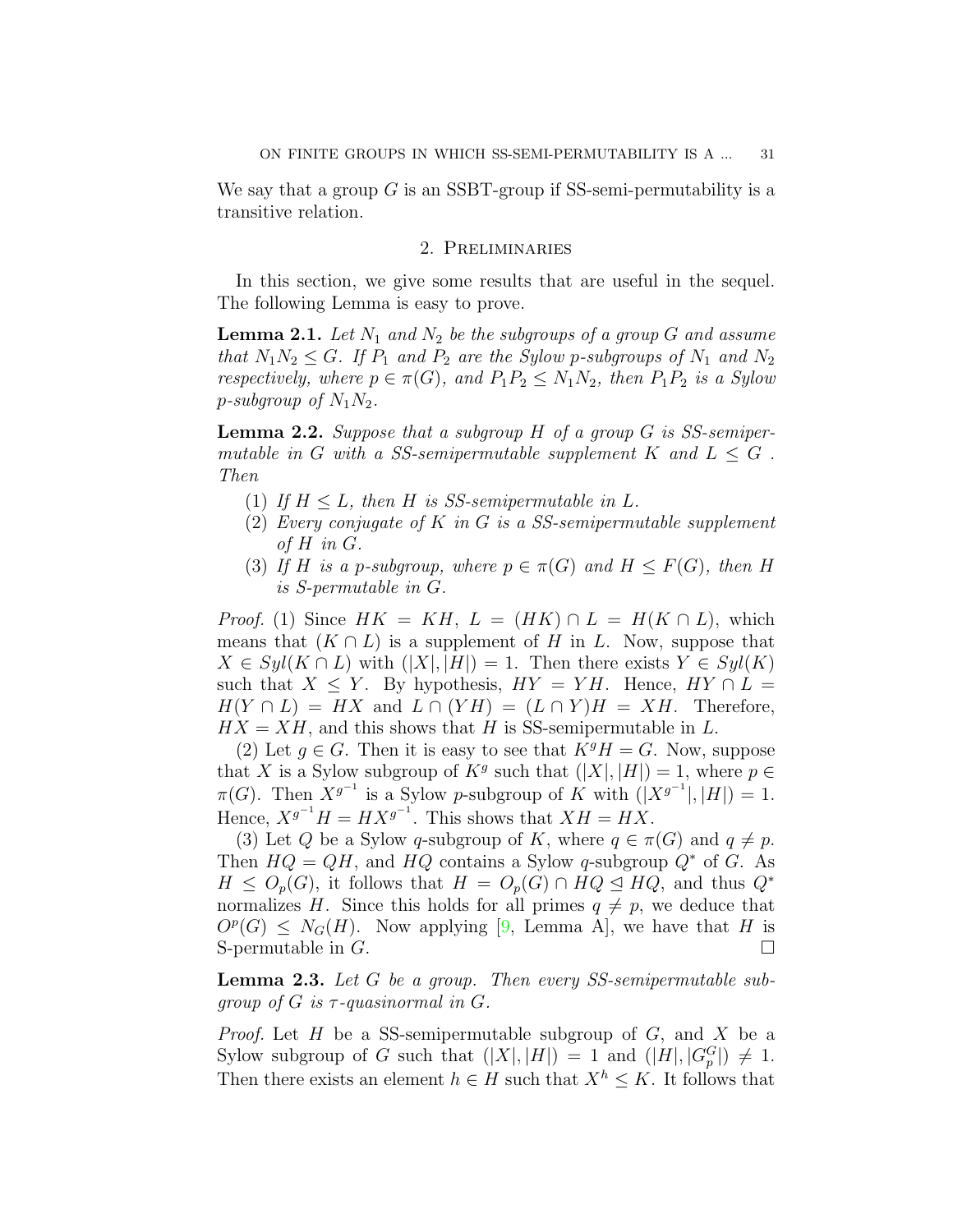$H X<sup>h</sup> = X<sup>h</sup> H$ , and so  $H X = X H$ . Therefore, *H* is *τ*-quasinormal in  $G$ .

<span id="page-3-0"></span>**Lemma 2.4.** [[8,](#page-6-9) Theorem 1.2] *Let G be a group. Then every subgroup of*  $F^*(G)$  *is*  $\tau$ -quasinormal in  $G$  *if and only if*  $G$  *is a solvable PSTgroup.*

<span id="page-3-1"></span>**Lemma 2.5.** *Let T and S be SS-semipermutable in a solvable group G with*  $(|T|, |S|) = 1$ *. Then*  $\langle T, S \rangle$  *is SS-semipermutable in G.* 

*Proof.* Let *K*<sup>1</sup> and *K*<sup>2</sup> be SS-semipermutable supplements of *T* and S, respectively. Note that *G* is a solvable group. By Lemma [2.2\(](#page-2-0)2), without less of generality, we may assume that  $S \leq K_1$  and  $T \leq K_2$ . Then  $TS(K_1 \cap K_2) = TK_1 = G$ . This means that  $K_1 \cap K_2$  is a supplement of  $\langle T, S \rangle$  in *G*. For any Sylow *p*-subgroup *X* of  $K_1 \cap K_2$ such that  $p \in \pi(K_1 \cap K_2)$  and  $(|X|, |\langle T, S \rangle|) = 1$ , there exist a Sylow *p*-subgroup  $K_{1p}$  of  $K_1$  and a Sylow p-subgroup  $K_{2p}$  of  $K_2$  such that *X* = *K*<sub>1*p*</sub></sub>∩*K*<sub>2</sub> = *K*<sub>1</sub>∩*K*<sub>2*p*</sub>. Note that *p* ∤ |*T*| and *p* ∤ |*S*|. Hence, *TK*<sub>1*p*</sub> =  $K_{1p}T$  and  $SK_{2p} = K_{2p}S$ . This shows that  $T(K_{1p} \cap K_2) = (K_{1p} \cap K_2)T$ and  $S(K_1 \cap K_{2p}) = (K_1 \cap K_{2p})S$ . Thus  $\langle T, S \rangle X = X \langle T, S \rangle$ , which implies that  $K_1 \cap K_2$  is a SS-semipermutable supplement of  $\langle T, S \rangle$  in  $G$ . Therefore,  $\langle T, S \rangle$  is SS-semipermutable in  $G$ . *G*. Therefore,  $\langle T, S \rangle$  is SS-semipermutable in *G*.

**Proposition 2.6.** *Suppose that a subgroup H of a group G is SSsemipermutable in G with a SS-semipermutable supplement*  $K, L \leq G$ *and*  $N$  ⊴ *G. Then* 

- (1) If *H* is a *p*-group, where  $p \in \pi(G)$ , then  $(HN)/N$  is SS-semiper*mutable in G/N.*
- (2) If  $N \leq L$  and  $L/N$  is SS-semipermutable in  $G/N$ , then L is *SS-semipermutable in G.*
- (3) *If N is nilpotent, then NK is a SS-semipermutable supplement of H in G.*

*Proof.* (1) It is clear that *KN/N* is a supplement of *HN/N*. Let *A/N* be a Sylow *q*-subgroup of  $KN/N$  such that  $(|A/N|, |HN/N|) = 1$ , where  $q \in \pi(G)$ . Then there exists a Sylow *q*-subgroup *X* of *KN* such that  $A = XN$ . Further, there exist Sylow *q*-subgroups  $K_q$  of K and  $N_q$  of *N* such that  $Y = K_q N_q$  is a Sylow *q*-subgroup of *KN*. Hence,  $XN/N = (YN/N)^{kN} = (K_qN/N)^{kN} = K_q^kN/N$  for some  $k \in K$ .

Since  $(|K_q^k N|/|N|, |HN/N|) = 1$ , we have  $(|K_q^k|/|K_q^k \cap N|, |H|)$  $\mathcal{L}(H \cap N) = 1$ . If  $p \neq q$ , it is clear that  $\mathcal{L}(K_q^k |, |H|) = 1$ , and so  $K_q^k H =$  $HK_q^k$ , which implies that  $(A/N)(HN/N) = (HN/N)(A/N)$ . If  $p = q$ and  $(|K_q^k|, |H|) = 1$ , we have  $(A/N)(HN/N) = (HN/N)(A/N)$ . If  $p = q$  and  $(|K_q^k|, |H|) \neq 1$ , we have the following two cases: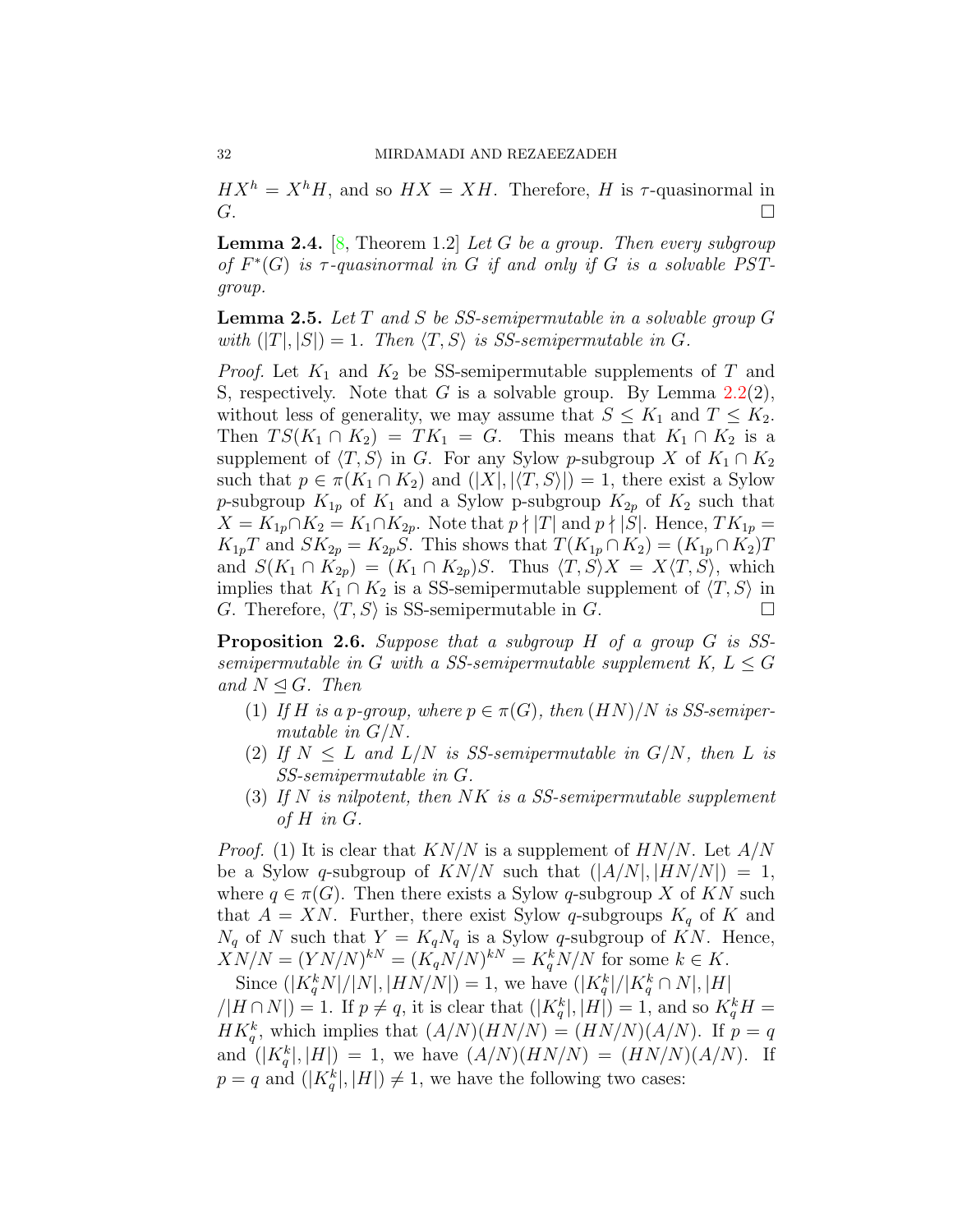i.  $K_q^k = K_q^k \cap N$ , which implies that  $K_q^k N/N = 1$ .

ii.  $H = H \cap N$ , which implies that  $HN/N = 1$ .

Therefore,  $(A/N)(HN/N) = (HN/N)(A/N)$ , and so  $HN/N$  is SSsemipermutable in *G*.

(2) Let *K/N* be a SS-semipermutable supplement of *L/N* in *G/N*. Then  $(K/N)(L/N) = G/N$ , which means that  $KL = G$ . If X is a Sylow *p*-subgroup of *K* such that  $(|X|, |L|) = 1$ , then  $XN/N$  is a Sylow *p*subgroup of  $K/N$  and  $(|XN/N|, |L/N|) = 1$ . Hence,  $(XN/N)(L/N) =$  $(L/N)(XN/N)$ . Therefore,  $XNL = LXN$  yields  $XL = LX$ .

(3) Since *N* is nilpotent, for every  $p \in \pi(G)$  and every  $N_p \in Syl_p(N)$ ,  $N_p \leq G$ . By Lemma [2.1,](#page-2-1) for every  $K_p \in syl_p(K)$ ,  $N_pK_p \in Syl_p(NK)$ . Now, suppose that *X* be a Sylow *p*-subgroup of *NK* such that  $(|X|, |H|)$  $= 1$ , where  $p \in \pi(G)$ . Then there exists an element  $q \in G$  such that  $X = (N_p K_p)^g$  for some  $N_p \in Syl_p(N)$  and  $K_p \in Syl_p(K)$ . Hence,  $K_pH = HK_p$ , which means that  $XH = HX$ . Therefore, *NK* is a SS-semipermutable supplement of *H* in *G*.  $\Box$ 

#### 3. Main results

<span id="page-4-0"></span>**Theorem 3.1.** *Let G be a group. Then the following statements are equivalent:*

- (1) *G is solvable, and every subnormal subgroup of G is SS-semipermutable in G.*
- (2) *Every subgroup of*  $F^*(G)$  *is SS-semipermutable in G.*
- (3) *G is a solvable PST-group.*

*Proof.* Assume that *G* is a solvable PST-group. Then every subnormal subgroup of *G* is S-permutable in *G*, and so SS-semipermutable in *G*. Therefore, (3) implies (1).

Now, we show that (2) implies (3). Suppose that every subgroup of *F*<sup>\*</sup>(*G*) is SS-semipermutable in *G*. Then by Lemma [2.3](#page-2-2), every subgroup of  $F^*(G)$  is  $\tau$ -quasinormal in *G*. Now, applying Lemma [2.4](#page-3-0), we have that *G* is a solvable PST-group and thus (3) holds.

Finally, we prove that (1) implies (2). Assume that *G* is a solvable group and every subnormal subgroup of *G* is SS-semipermutable in *G*. Then  $F^*(G) = F(G)$ , and so every subgroup of  $F^*(G)$  is SSsemipermutable in  $G$ .

**Theorem 3.2.** *Let G be a group. Then the following statements are equivalent:*

- (1) *Whenever*  $H \leq K$  *are two p-subgroups of*  $G$  *with*  $p \in \pi(G)$ *,*  $H$ *is SS-semipermutable in*  $N_G(K)$ .
- (2) *G is a solvable PST-group.*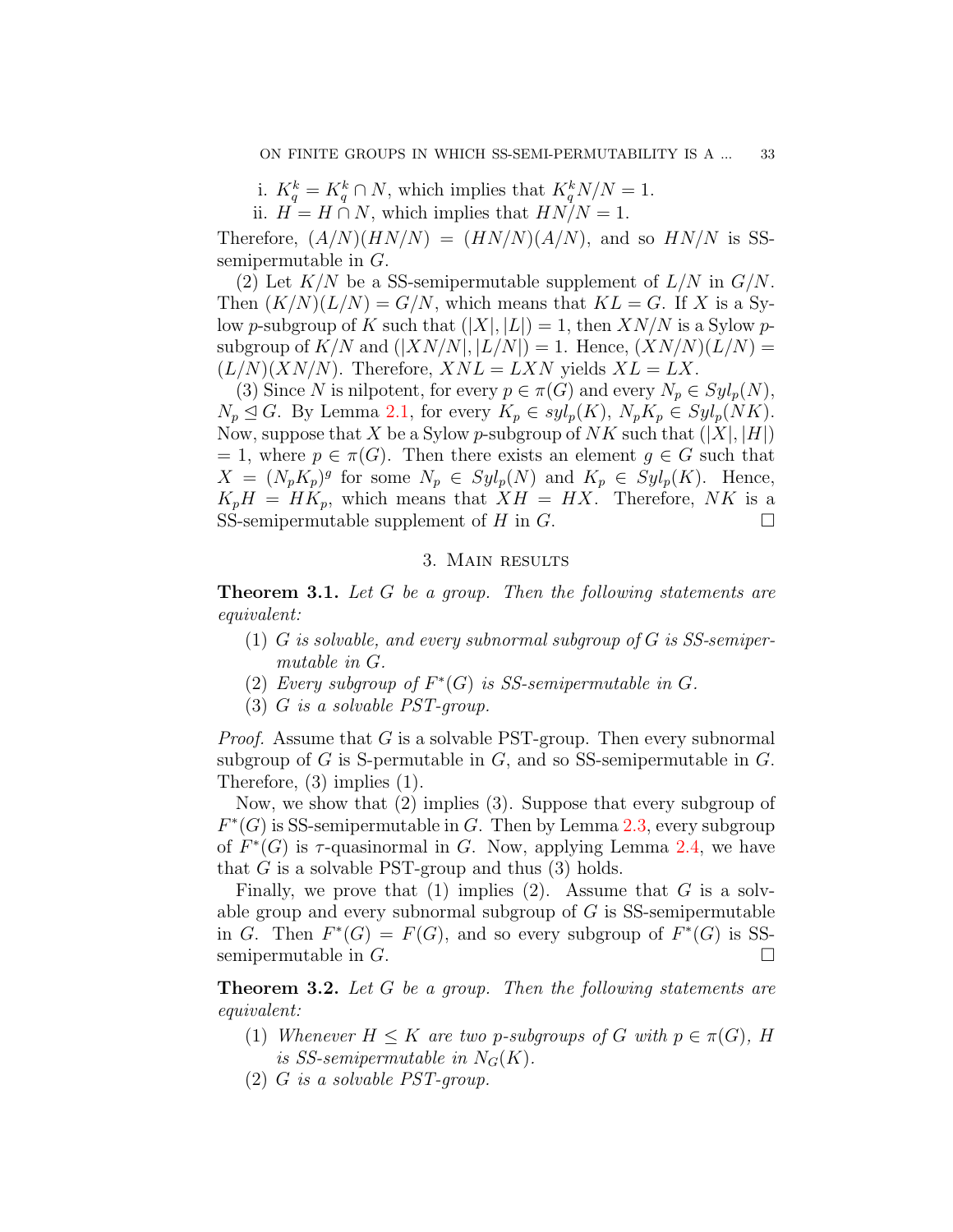*Proof.* Assume that (1) holds. By Lemma [2.2\(](#page-2-0)3), whenever  $H \leq K$  are two *p*-subgroups of *G* with  $p \in \pi(G)$ , *H* is S-permutable in  $N_G(K)$ . It follows from  $[2,$  $[2,$  Theorem 4 that *G* is a solvable PST-group, and so  $(2)$ follows.

By  $[2,$  Theorem 4, again, we also see that  $(2)$  implies  $(1)$ .  $\Box$ 

<span id="page-5-0"></span>**Theorem 3.3.** *Let G be a solvable group. Then the following statements are equivalent:*

- (1) *G is a SSBT-group.*
- (2) *Every subgroup of G is SS-semipermutable in G.*
- (3) *Every subgroup of G of prime power order is SS-semipermutable in G.*

*Proof.* Suppose that *G* is a SSBT-group. Then every subnormal subgroup of *G* is SS-semipermutable in *G*. By Theorem [3.1,](#page-4-0) *G* is a PSTgroup. Let *L* be the nilpotent residual of *G*. Since all subgroups of *L* are normal in *G*, every subgroup *H* of *G* is SS-semipermutable in *HL*. As *HL* is subnormal subgroup of *G*, it follows that *HL* is SSsemipermutable in *G*. Hence, *H* is SS-semipermutable in *G*. Since (2) implies  $(1)$ ,  $(1)$  and  $(2)$  are equivalent.

Now, assume that every subgroup of *G* of prime power order is SSsemipermutable in *G*. By Lemma [2.5](#page-3-1), it is easy to see that every subgroup of  $G$  is SS-semipermutable in  $G$ , and it follows that  $(3)$  implies (2). This completes the proof.  $\Box$ 

**Corollary 3.4.** *Let G be a solvable group. Then the following statements are equivalent:*

- (1) *G is a SSBT group.*
- (2) *Every sugroup of G is either SS-semipermutable or abnormal in G.*

*Proof.* By Theorem [3.3](#page-5-0), (1) implies (2). Suppose that every subgroup of *G* is either SS-semipermutable or abnormal in *G*. According to proof of Lemma [2.3](#page-2-2) and using [[12,](#page-7-0) Lemma 1], *G* is supersolvable. Let *H* be a *p*-subgroup of *G* with  $p \in \pi(G)$ . If *p* is not the smallest prime divisor of  $|G|$ , then *H* is not abnormal in *G*. Hence, *H* is SS-semipermutable in *G*. Now assume that *p* is the smallest prime divisor of  $|G|$ . If *H* is not a Sylow *p*-subgroup of *G*, then *H* is not abnormal in *G*, and by hypothesis, *H* is SS-semipermutable in *G*. If  $H \in Syl_p(G)$ ,  $HG_q = G_qH$  for every  $G_q \in Syl_q(G)$  with  $q \in \pi(G)$  and  $p \neq q$ . Then every Hall  $p'$ -subgroup of  $G$  is an SS-semipermutable supplement of  $H$ in *G*, and so *H* is SS-semipermutable in *G*. Hence, every subgroup of *G* of prime power order is SS-semipermutable in *G*. Now, applying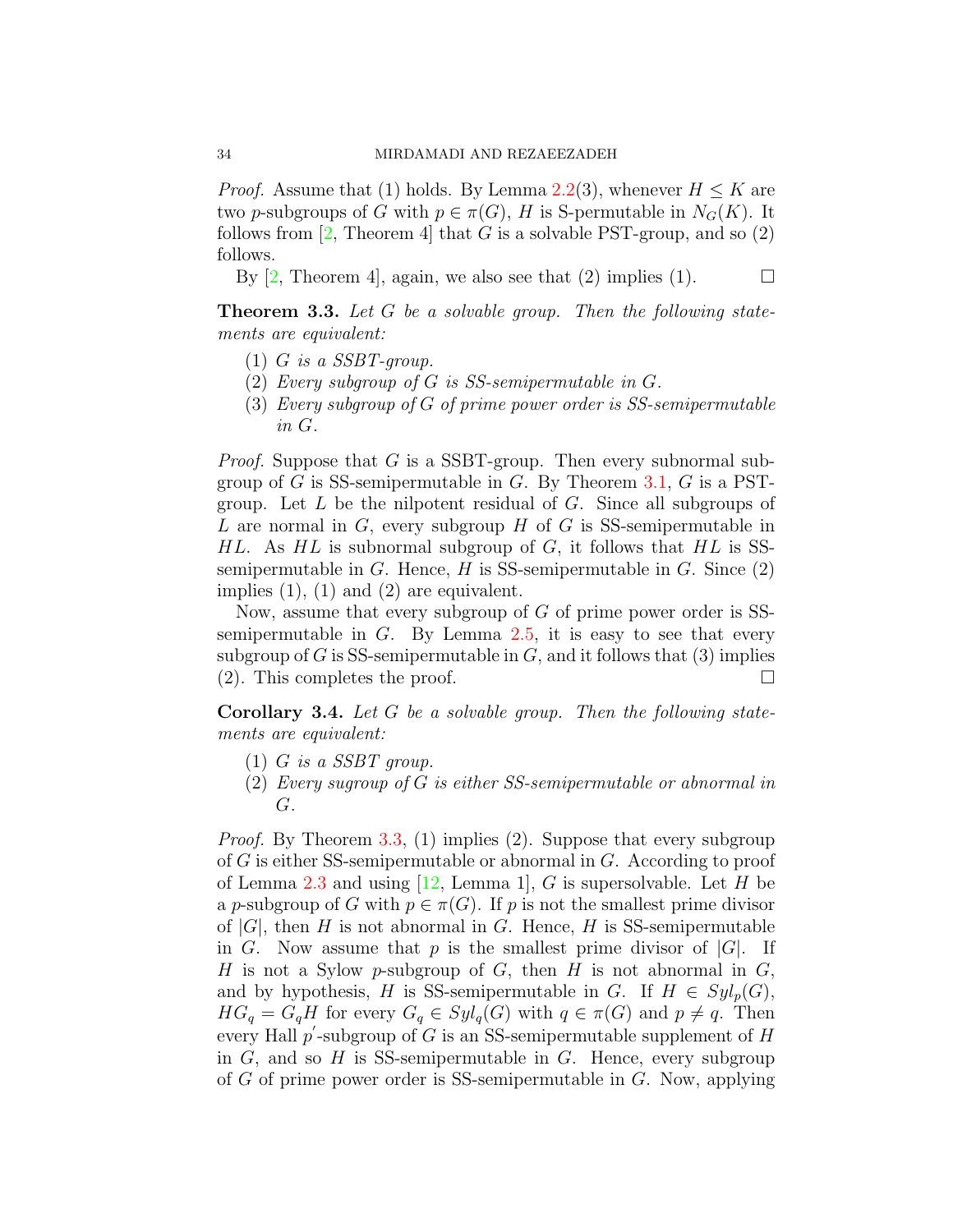Theorem [3.3,](#page-5-0) we have that *G* is a SSBT-group, and this completes the proof.  $\Box$ 

**Corollary 3.5.** *The class of all solvable SSBT-groups is closed under taking subgroups and direct product.*

*Proof.* Let *G* be a solvable SSBT-group. If *H* is a subgroup of *G*, then by Lemma [2.2\(](#page-2-0)1) and Theorem [3.3](#page-5-0), *H* is an SSBT-group. Therefore, the class of all solvable SSBT-groups is closed under taking subgroups. Now, we prove that the class of all solvable SSBT-groups is closed under taking direct product. Let  $G_1$  and  $G_2$  be solvable SSBT-groups and  $H_1 \times H_2$  be a subgroup of  $G_1 \times G_2$ . Then by Theorem [3.3](#page-5-0),  $H_1$  and  $H_2$  are SS-semipermutable in  $G_1$  and  $G_2$ , respectively. Let  $K_1$  and  $K_2$  be SSsemipermutable supplements of  $H_1$  and  $H_2$  in  $G_1$  and  $G_2$ , respectively. Suppose further that  $X_1 \times X_2$  is a Sylow subgroup of  $K_1 \times K_2$  such that  $(|X_1 \times X_2|, |H_1 \times H_2|) = 1$ . Hence,  $X_1H_1 = H_1X_1$  and  $X_2H_2 = H_2X_2$ , and so  $(X_1 \times X_2)(H_1 \times H_2) = (H_1 \times H_2)(X_1 \times X_2)$ . Therefore,  $H_1 \times H_2$ is SS-semipermutable in  $G_1 \times G_2$ , and so by Theorem [3.3,](#page-5-0)  $G_1 \times G_2$  is an SSBT-group. This shows that the class of all solvable SSBT-groups is closed under taking direct product.  $\Box$ 

#### **REFERENCES**

- <span id="page-6-3"></span>1. R. K. Agrawal, Finite groups whose Subnormal subgroups permutes with all Sylow subgroups, *Proc. Amer. Math. soc.* **47** (1975), 77–83.
- <span id="page-6-10"></span>2. A. Ballester-Bolinches and R. Esteban-Romero, On finite soluble groups in which Sylow permutability is a transitive relation, *Acta Math. Hungar.* **101** (2003), 193–202.
- <span id="page-6-8"></span>3. X. Chen and W. Guo, Finite groups in which SS-permutability is a transitive relation, *Acta Math. Hungar.* **143** (2014), 466–479.
- <span id="page-6-1"></span>4. W. E. Deskins, On quasinormal subgroups of finite groups, *Math. Z.* **82** (1963), 125–132.
- <span id="page-6-4"></span>5. W. Gasch¨*u*tz, Gruppen, in denen das normalteilersein transitiv ist, *J. Reine Angew. Math.* **198** (1957), 87–92.
- <span id="page-6-0"></span>6. O. H. Kegel, Sylow-gruppen und subnormalteiler endlicher gruppen, *Math. Z.* **78** (1962), 205–221.
- <span id="page-6-7"></span>7. S. Li, Z. Shen, J. Liu and X. Liu, The influence of SS-quasinormality of some subgroups on the structure of finite groups, *J. Algebra.* **319** (2008), 4275–4287.
- <span id="page-6-9"></span>8. V. O. Lukyanenko and A. N. Skiba, Finite groups in which *τ* -quasinormality is a transitive relation, *Rend. Semin. Math. Univ. Podova.* **124** (2010), 231–246.
- <span id="page-6-2"></span>9. P. Schmid, Subgroup permutable with all Sylow subgroups, *J. Algebra.* **207** (1998), 285–293.
- <span id="page-6-6"></span>10. L. Wang, Y. Li and Y. Wang, Finite groups in which (S-)semi-permutability is a transitive relation, *Int. J. Algebra.* **2** (2008), 143–152.
- <span id="page-6-5"></span>11. G. Zacher, Sui gruppi risolubili finiti col reticolo dei sottogruppi di composizione dotato di duale, *Rend. Sem. Mat. Univ. Padova.* **32** (1962), 325–327.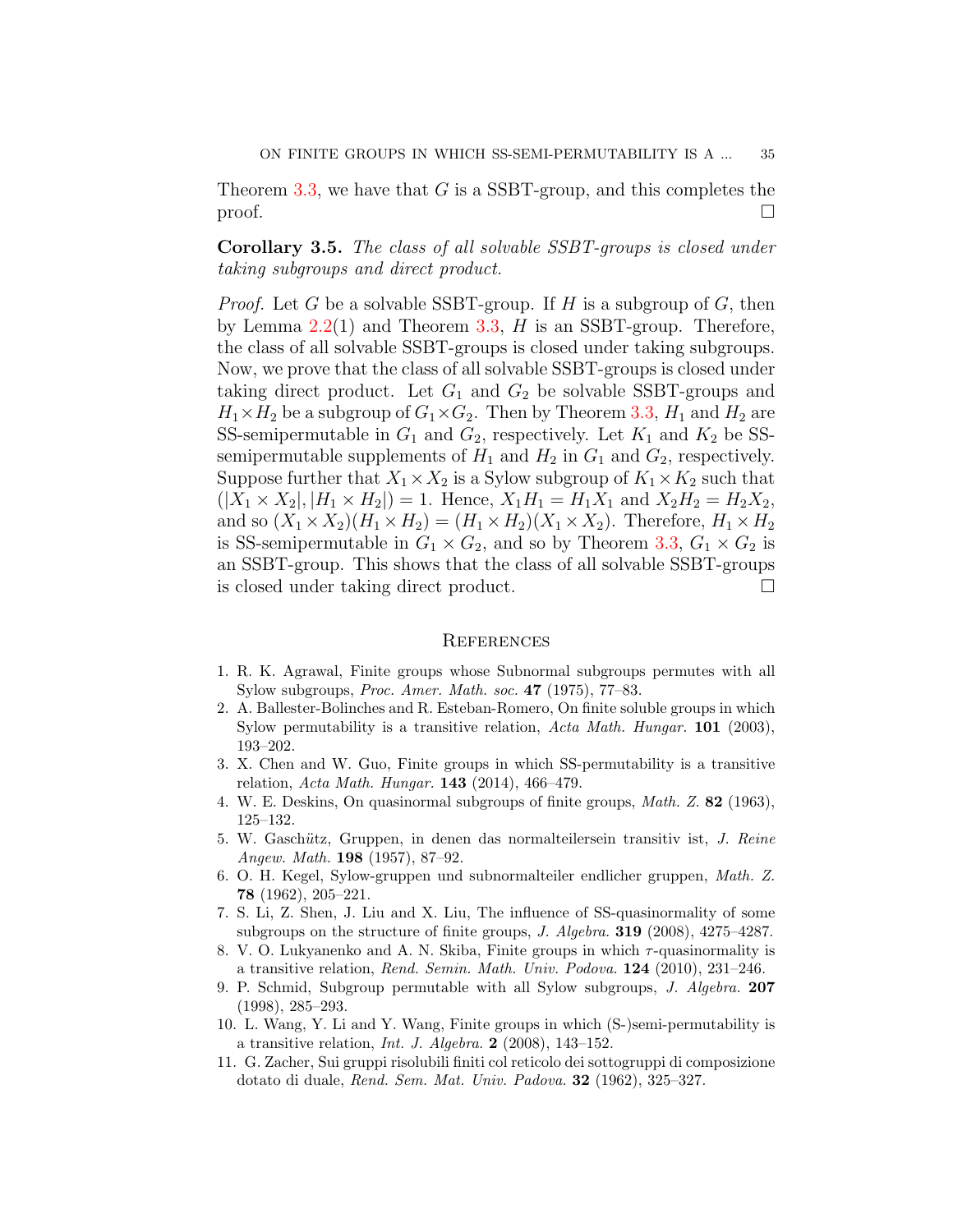## 36 MIRDAMADI AND REZAEEZADEH

<span id="page-7-0"></span>12. Q. Zhang, S-semi-permutability and abnormality in finite groups, *Comm. Algebra* **27** (1999), 4515–4524.

#### **Sayed Ebrahim Mirdamadi**

Department of Mathematics, University of Shahrekord, P.O.Box 115, Shahrekord, Iran.

ebrahimmirdamadi@stu.sku.ac.ir

#### **Gholamreza Rezaeezadeh**

Department of Mathematics, University of Shahrekord, P.O.Box 115, Shahrekord, Iran.

Email: rezaeezadeh@sci.sku.ac.ir